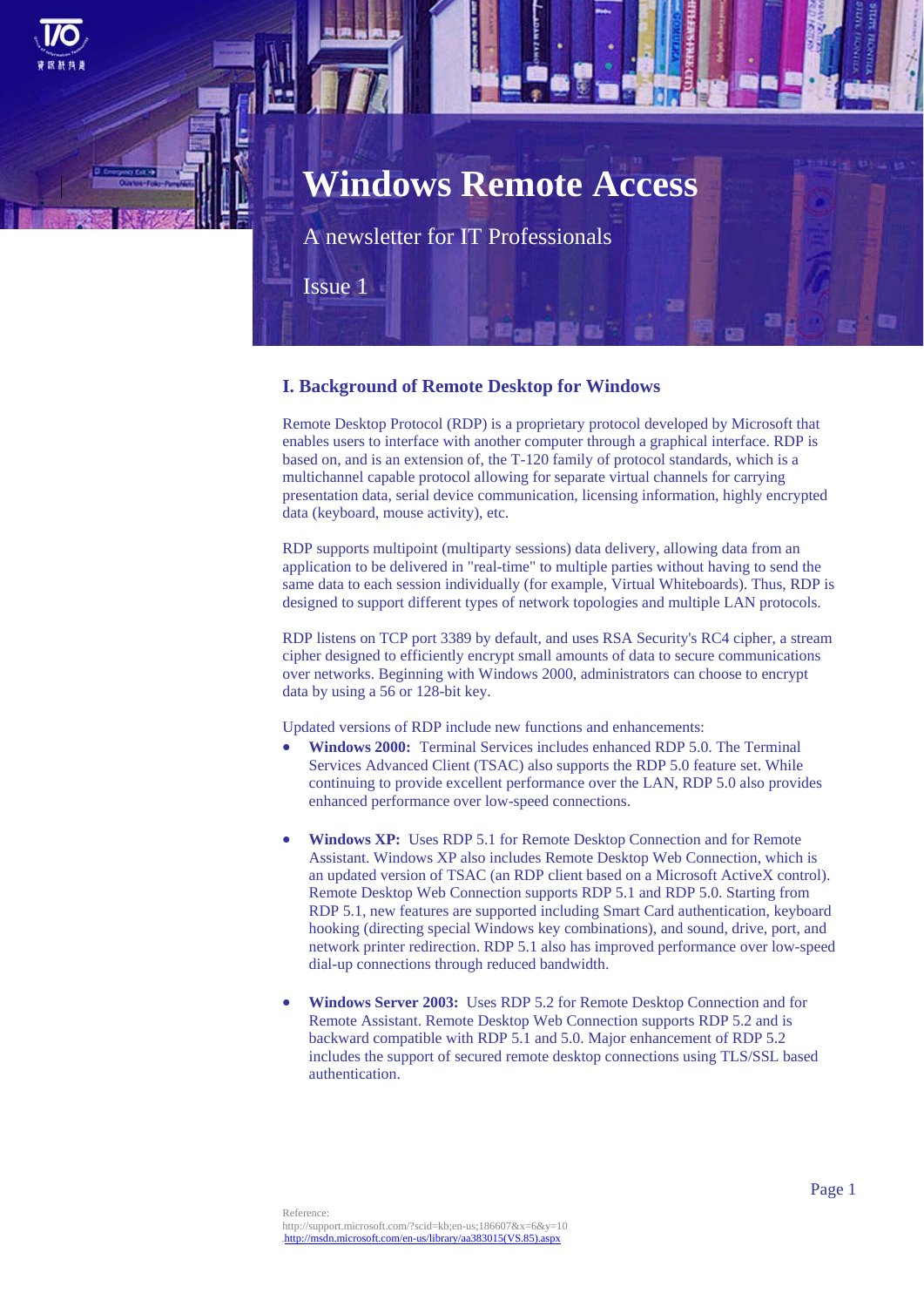# **II. Risk of Remote Desktop in Universities**

Continuous advancements have been made to improve Remote Desktop security; however, universities still remain as a major target for exploiting Remote Desktop vulnerabilities:

**1 Lack of security awareness** – Although today's user is more IT savvy, lack of security awareness is still one of the leading causes for RDP exploits. Remote access users must be made aware of their security responsibilities.

Awareness training and formally documented policies and procedures can help inform remote access users on important security topics. Such training and policies should include best practices to adhere to when working outside of the office, firewall configuration and password requirements.

**2 Local Administrative Right –** Most of the users are granted with local administrative right on their computers. With the administrative right, users have full control over the configuration and software installation of the computers.

In some cases, best practice of configuration may have been performed on local computers of users by IT department. However, since the local administrative right resides with the users, configurations can be easily modified or reset. Users who are not aware of the risks with using RDP access will be more susceptible to information disclosure attacks and brute force attacks.

**3 Use of 3rd party software –** Users may use 3rd party software readily available on the internet for remote desktop access such as EchoVNC, iTALC, rdesktop, RealVNC Free and TightVNC. There may be vulnerabilities present in these 3<sup>rd</sup> party softwares which may be exploited by the attacker. For instance, vulnerability has been reported for TightVNC in March 2009, which can be potentially exploited by a malicious hacker to compromise a target computer. User awareness education and regularly update the version and security patch can reduce the adverse effect by the vulnerabilities. This can also be secured by using the highest level of encryption which encrypts the data transmission in both directions by using a 128-bit key.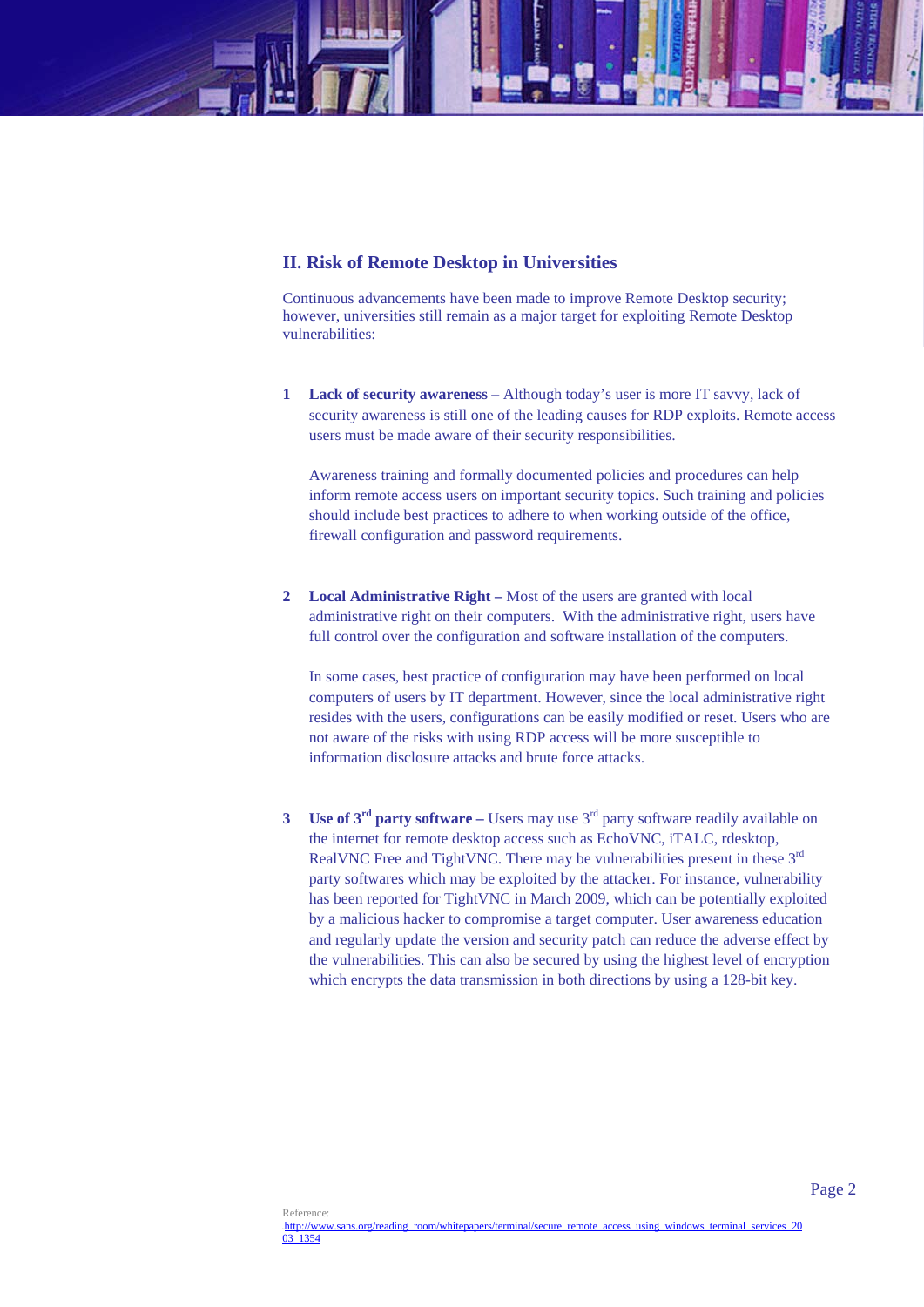# **II. Risk of Remote Desktop in Universities (cont'd)**

**4 Un-patched Operating Systems** – Un-patched Operating Systems leave vulnerabilities exposed and compromises overall security within the system. Windows Remote Desktop, in particular, has had a history of related patches to address several major vulnerabilities. For example, Microsoft released a security patch (MS09-044) in August 2009 to improve the security of Windows Remote Desktop. The patch helped fix a heap-based buffer overflow problem in Remote Desktop Connection that allowed attackers to execute arbitrary code via unspecified parameters.

Administrators should apply the latest patches as soon as possible to mitigate such risks. Patches should be tested on a test server first to avoid any problems or incompatibility issues with the new patch.

**5 Decentralised PC administration –** Due to the large number of students and staff who require remote access to work off-campus, it is difficult for universities to centrally manage the computers requiring remote access. Furthermore, it is not feasible for the IT department to configure each computer for secure remote desktop connection. As a result, universities are susceptible to greater risks as remote access users may have weak configurations or may be unaware to the security risks when using RDP. Computers with weak configuration may be compromised, and used by attackers to perform further attack within the university network.

Universities may consider limiting RDP access to only certain users (e.g. students for courses requiring remote access). Administrators can also consider restricting the range of IPs that can remotely connect to the server. This can be done by configuring the firewall to provide additional access control using user-based authentication or IP restrictions. Alternatively, server configuration can be hardened by using IPSec to filter IPs.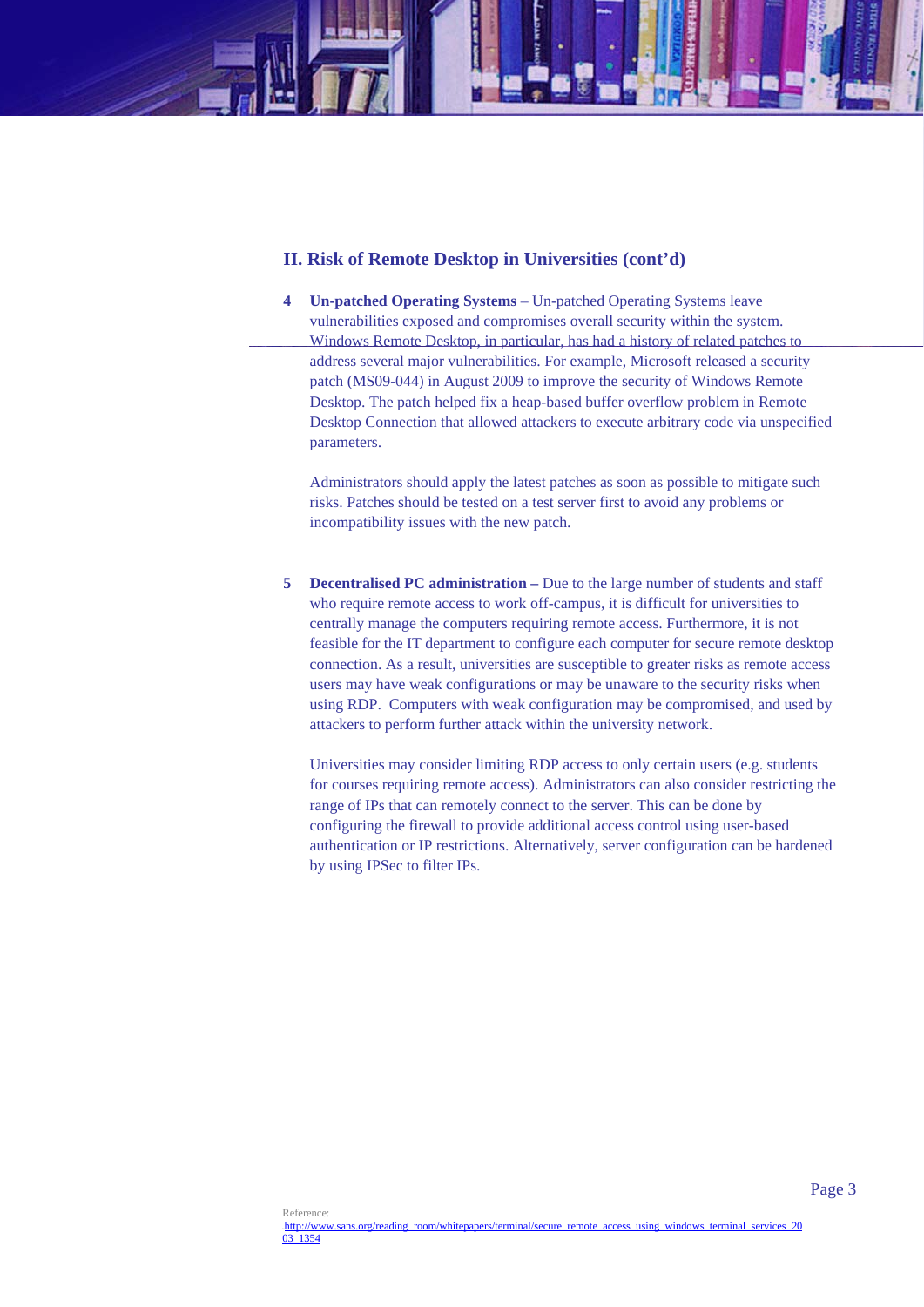## **II. Risk of Remote Desktop in Universities (cont'd)**

- **6 External threats**  Based on the factors above, universities remain a prime target for external attackers to exploit Remote Desktop vulnerabilities. Below are some examples of attacks that can be performed on universities:
	- *Enumeration on server port –* Enumeration is the process of gathering information about a target system or network a hacker wants to compromise. Identifying active Terminal Server ports is generally the first step in an attack. One method is to use an internet search engine such as Google to locate the ActiveX authentication form in the default location TSWeb/default.htm. Changing these default parameters and removing these common text strings from your installation can easily "hide" your connection page from this type of search.

Another common method is to do a port scan for TCP port 3389, which is the default port for RDP. Once an open port is located, the attacker can use their Terminal Server client to connect to the target IP and be prompted for login and password. Hackers can then perform a Brute Force attack and gain access to that Terminal Server. To mitigate this risk, the port number should be changed to a non-standard port for both the Remote Desktop Connection & Remote Desktop Web Connection. Connecting to the Terminal Server using other methods such as VPN, RAS or SSL will also prevent external attacks using this method.

 *Password Guessing Attacks –* Password guessing is still the primary method for attacking Terminal Servers. Dictionary based password-cracking tools are available to guess passwords using brute force. It takes advantage of the fact that the Administrator account cannot be locked out for local logins and, therefore, can be cracked through unlimited attempts. This is all done through the encrypted channel, which may allow the attacker to go undetected by Intrusion Detection Systems.

Important risk-mitigating controls include configuring low account lockout thresholds with manual reset, implementing complex passwords that are changed on a frequent basis, implementing a logon banner, disabling of shared accounts, and renaming the Administrator account. Connecting through a VPN or SSH tunnel, limiting access control by IP or other information, or using 2-factor authentication will add further protection against this threat.

 *Local Privilege Escalation –* The interactive rights required for Terminal Server access allows the ability to run privilege escalation and grant the attacker Administrator equivalent privileges. Attackers are utilising the zero-day vulnerabilities to launch blended exploits. This type of vulnerability allows for an interactively logged in user (either at the physical host or using some remote-desktop type of network application) to elevate their privileges to higher-privileged accounts, typically Administrator or SYSTEM. The attack tools are freely available for download on the Internet and other methods use only the tools available in a session. Access control lists and software restriction policies must be carefully designed to protect against this threat. Disabling Active Desktop also prevents a few specific attacks.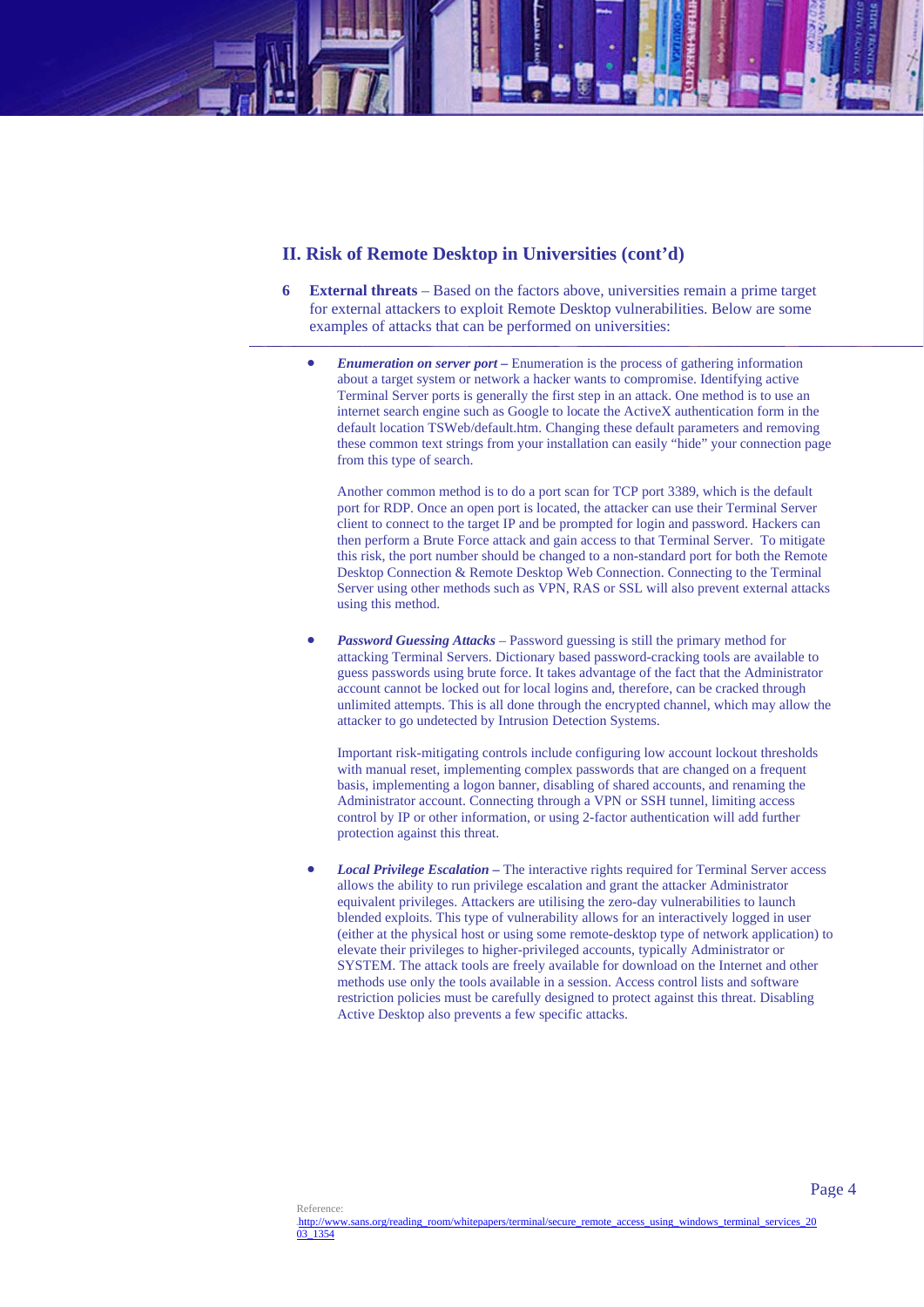## **III. Exploitation on Remote Desktop**

#### **Vulnerabilities in Remote Desktop Connection**

Vulnerabilities have been discovered in the Microsoft Remote Desktop Connection which could allow an attacker to take complete control of an affected system. Exploitation occurs if a user uses Microsoft Remote Desktop Connection to connect to a malicious RDP server, or if a user visits a web page or opens a malicious e-mail attachment which is specifically crafted to take advantage of these vulnerabilities.

Successful exploitation could result in an attacker gaining the same privileges as the logged on user. Depending on the privileges associated with the user, an attacker could then install programs; view, change, or delete data; or create new accounts with full user rights.

A recent vulnerability (MS09-044) has been discovered in Aug 2009 in the Microsoft Remote Desktop Connection that could allow an attacker to take complete control of an affected system.

- **Description of vulnerability The vulnerabilities could allow remote code** execution if an attacker successfully convinced a user of Terminal Services to connect to a malicious RDP server or if a user visits a specially crafted web site that exploits this vulnerability.
- **Impact of vulnerability** Users whose accounts are configured to have fewer user rights on the system could be less impacted than users who operate with administrative user rights.
- **Affected RDP versions** Microsoft Terminal Services Client ActiveX control running RDP 6.1 on Windows XP SP2, Vista SP1 or SP2, or Server 2008 Gold or SP2; or 5.2 or 6.1 on Windows XP SP3.
- **Recommendation** Apply appropriate patches provided by Microsoft to vulnerable systems immediately after appropriate testing. Remind users not to visit un-trusted websites or follow links provided by unknown or un-trusted sources. Run all software as a non-privileged user (one without administrative privileges) to diminish the effects of a successful attack.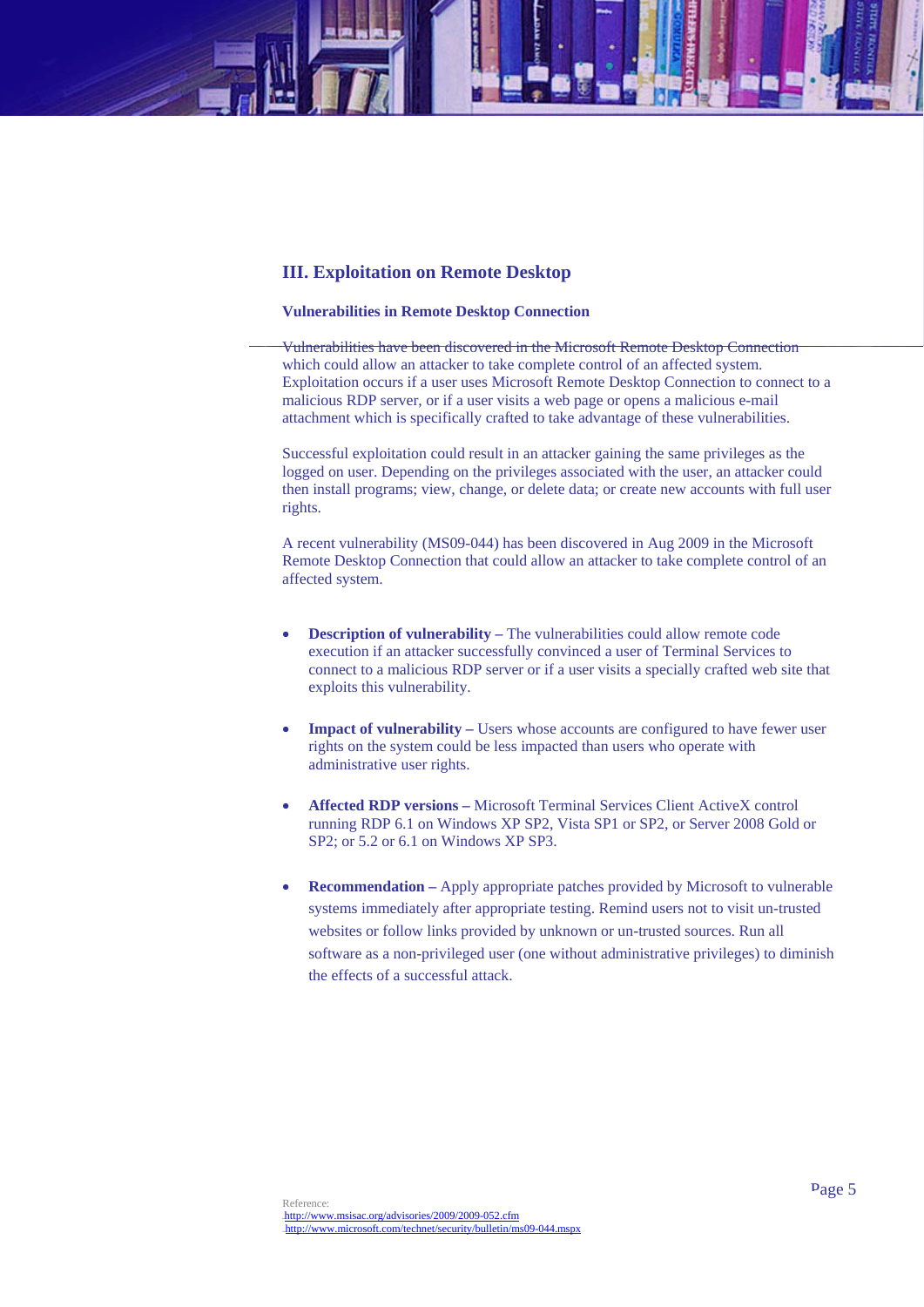# **IV. Hardening steps to secure Remote Desktop access. (Basic Security Recommendations)**

The following security recommendations or guidelines help secure your server:

- **1 Rename the Administrator Account** Renaming the Administrator Account will help to prevent a brute force attack on the Administrator account. Most brute force attacks will use the account name "Administrator". This is the default name and this account is not subject to account lockout. This configuration change is done by editing the Local Security Policy.
- **2 Change the default RDP port** For the attack surface exposure of the common RDP port (TCP 3389), the RDP session can be configured to use a different port. The modification must be applied to both the terminal server itself and all of the TS clients. Modification of registry will be required to change the default of the terminal server, and modification of the Client Connection Manager will be required to alter the port for client side. Please refer to http://support.microsoft.com/kb/187623 for details of configuration.
- **3 Use the highest level of encryption** Use the High encryption option which encrypts the data transmission in both directions by using a 128-bit key. Use this level when the Terminal Server runs in an environment that contains 128-bit clients. RDP traffic is encrypted using 128-bit encryption when connecting to Windows Server 2003 from a Windows XP client computer. By default, both the Web-based and the standalone remote desktop client send the encrypted RDP traffic over TCP port 3389.
- **4 Set Group Policy settings for the remote desktops –**By making end users members of the Remote Desktop Users group you grant these users the necessary privileges for connecting to Terminal Server.

The Remote Desktop Users group allows the same access as the Users group with the additional ability to connect remotely. By using this group, you save administrative resources by not having to set up these rights for each user individually. By default, the permissions for a Terminal Server environment are set to provide maximum security while allowing users to run applications. Users can save files within their profile directory, but cannot delete, or modify certain files.

**5 Restrict users to specific programs –** Software restriction policies provide administrators with a policy-driven mechanism to identify software programs running on computers in a domain and to control the ability of those programs to execute. You can use policies to block malicious scripts, to lock down a computer, or to prevent unwanted applications from running.